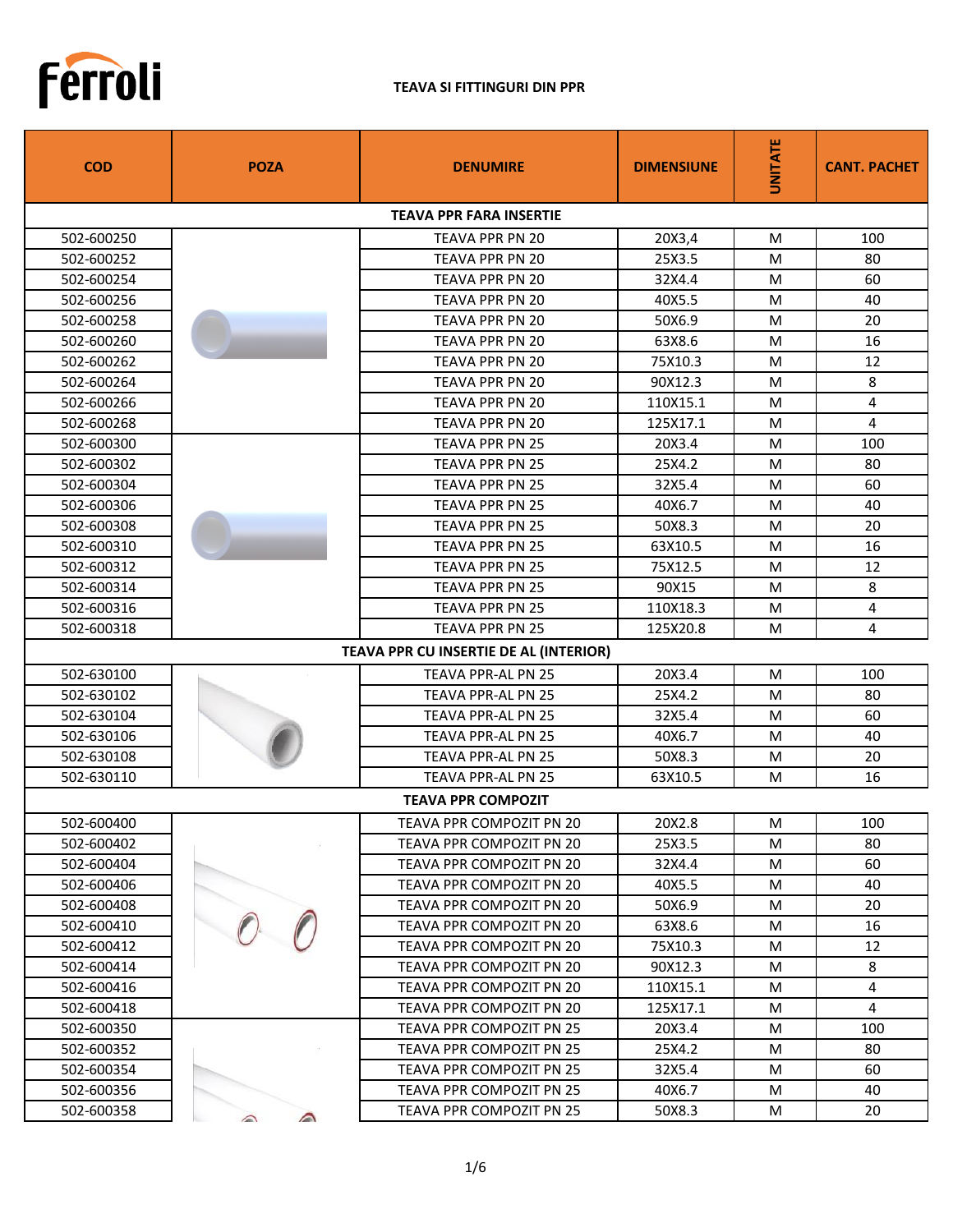| <b>COD</b>         | <b>POZA</b> | <b>DENUMIRE</b>          | <b>DIMENSIUNE</b> | <b>UNITATE</b> | <b>CANT. PACHET</b> |  |  |
|--------------------|-------------|--------------------------|-------------------|----------------|---------------------|--|--|
| 502-600360         |             | TEAVA PPR COMPOZIT PN 25 | 63X10.5           | M              | 16                  |  |  |
| 502-600362         |             | TEAVA PPR COMPOZIT PN 25 | 75X12.5           | M              | 12                  |  |  |
| 502-600364         |             | TEAVA PPR COMPOZIT PN 25 | 90X15.0           | M              | 8                   |  |  |
| 502-600366         |             | TEAVA PPR COMPOZIT PN 25 | 110X18.3          | M              | 4                   |  |  |
| 502-600368         |             | TEAVA PPR COMPOZIT PN 25 | 125X20.8          | M              | 4                   |  |  |
|                    |             | <b>COT</b>               |                   |                |                     |  |  |
| 502-600452         |             | COT 90                   | 20                | <b>PCS</b>     | 400                 |  |  |
| 502-600454         |             | COT <sub>90</sub>        | 25                | PCS            | 250                 |  |  |
| 502-600456         |             | COT <sub>90</sub>        | 32                | <b>PCS</b>     | 150                 |  |  |
| 502-600458         |             | COT 90                   | 40                | PCS            | 80                  |  |  |
| 502-600460         |             | COT <sub>90</sub>        | 50                | <b>PCS</b>     | 50                  |  |  |
| 502-600462         |             | COT <sub>90</sub>        | 63                | PCS            | 25                  |  |  |
| 702-600464         |             | COT 90                   | 75                | PCS            | 12                  |  |  |
| 702-600466         |             | COT 90                   | 90                | PCS            | 8                   |  |  |
| 702-600468         |             | COT <sub>90</sub>        | 110               | PCS            | 5                   |  |  |
| 502-600502         |             | COT 45                   | 20                | PCS            | 500                 |  |  |
| 502-600504         |             | COT <sub>45</sub>        | 25                | <b>PCS</b>     | 300                 |  |  |
| 502-600506         |             | COT <sub>45</sub>        | 32                | <b>PCS</b>     | 200                 |  |  |
| 502-600508         |             | COT <sub>45</sub>        | 40                | <b>PCS</b>     | 100                 |  |  |
| 502-600510         |             | COT 45                   | 50                | PCS            | 50                  |  |  |
| 502-600512         |             | COT 45                   | 63                | <b>PCS</b>     | 25                  |  |  |
| 702-600514         |             | COT <sub>45</sub>        | 75                | <b>PCS</b>     | 16                  |  |  |
| 702-600516         |             | COT <sub>45</sub>        | 90                | PCS            | 9                   |  |  |
| 702-600518         |             | COT <sub>45</sub>        | 110               | <b>PCS</b>     | 5                   |  |  |
| <b>TEU</b>         |             |                          |                   |                |                     |  |  |
| 502-600602         |             | <b>TEU EGAL</b>          | 20                | PCS            | 300                 |  |  |
| 502-600604         |             | <b>TEU EGAL</b>          | 25                | PCS            | 200                 |  |  |
| 502-600606         |             | <b>TEU EGAL</b>          | 32                | <b>PCS</b>     | 100                 |  |  |
| 502-600608         |             | <b>TEU EGAL</b>          | 40                | PCS            | 50                  |  |  |
| 502-600610         |             | <b>TEU EGAL</b>          | 50                | <b>PCS</b>     | 30                  |  |  |
| 502-600612         |             | TEU EGAL                 | 63                | PCS            | $20\,$              |  |  |
| 702-600614         |             | <b>TEU EGAL</b>          | 75                | <b>PCS</b>     | 12                  |  |  |
| 702-600616         |             | <b>TEU EGAL</b>          | 90                | PCS            | 8                   |  |  |
| 702-600618         |             | <b>TEU EGAL</b>          | 110               | <b>PCS</b>     | 4                   |  |  |
| <b>MUFA</b>        |             |                          |                   |                |                     |  |  |
| 502-600702         |             | <b>MUFA</b>              | 20                | <b>PCS</b>     | 750                 |  |  |
| 502-600704         |             | <b>MUFA</b>              | 25                | <b>PCS</b>     | 400                 |  |  |
| 502-600706         |             | <b>MUFA</b>              | 32                | PCS            | 250                 |  |  |
| 502-600708         |             | <b>MUFA</b>              | 40                | <b>PCS</b>     | 125                 |  |  |
| 502-600710         |             | <b>MUFA</b>              | 50                | PCS            | 75                  |  |  |
| 502-600712         |             | <b>MUFA</b>              | 63                | <b>PCS</b>     | 40                  |  |  |
| 702-600714         |             | <b>MUFA</b>              | 75                | <b>PCS</b>     | 32                  |  |  |
| 702-600716         |             | <b>MUFA</b>              | 90                | PCS            | 20                  |  |  |
| 702-600718         |             | <b>MUFA</b>              | 110               | <b>PCS</b>     | 12                  |  |  |
| <b>MUFA REDUSA</b> |             |                          |                   |                |                     |  |  |
| 502-600752         |             | <b>REDUCTIE</b>          | $25 - 20$         | <b>PCS</b>     | 600                 |  |  |
| 502-600754         |             | <b>REDUCTIE</b>          | 32                | PCS            | 400                 |  |  |
| 502-600756         |             | <b>REDUCTIE</b>          | 32                | <b>PCS</b>     | 400                 |  |  |
| 502-600758         |             | <b>REDUCTIE</b>          | 40-25             | PCS            | 200                 |  |  |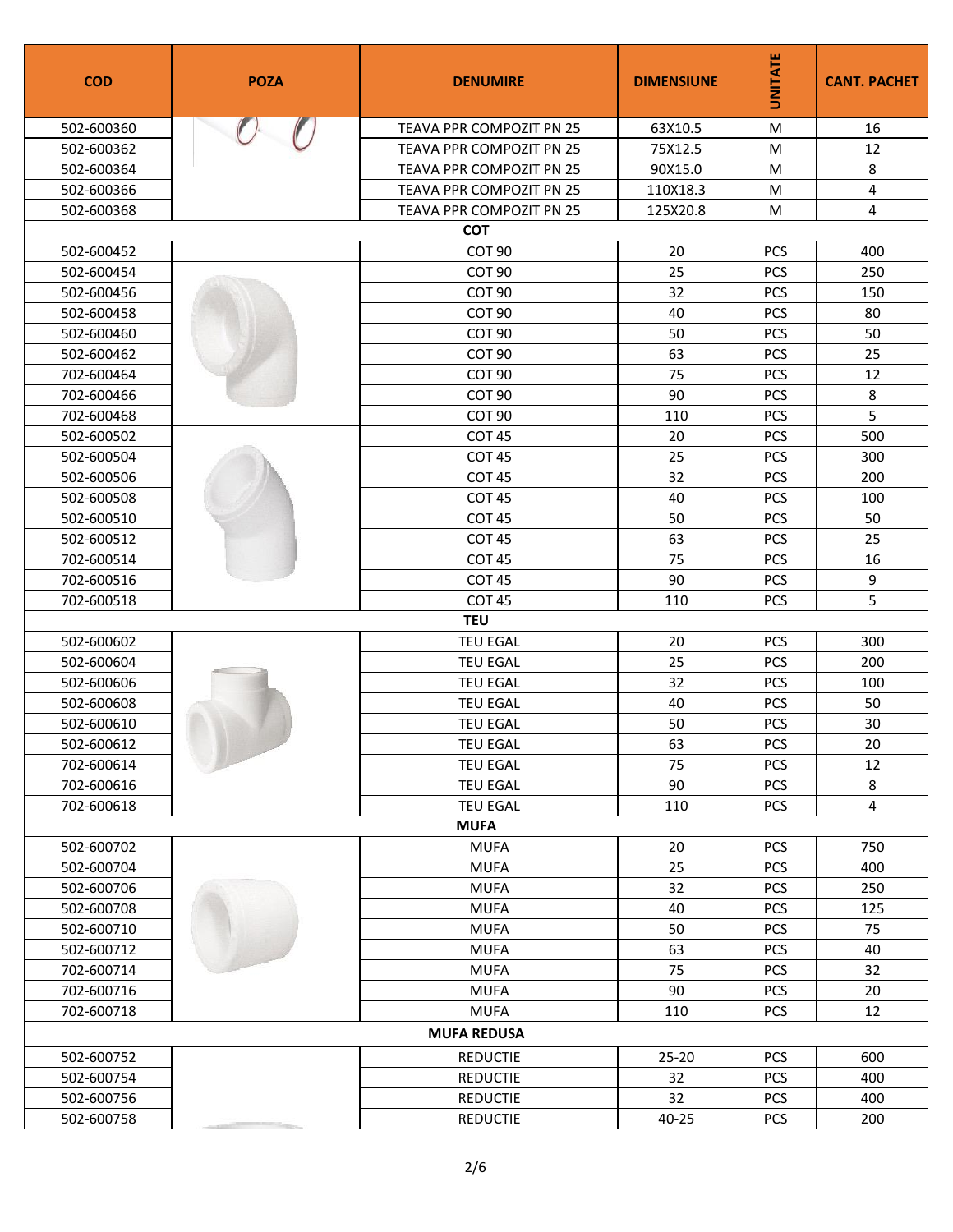| <b>COD</b>         | <b>POZA</b> | <b>DENUMIRE</b>       | <b>DIMENSIUNE</b> | <b>UNITATE</b> | <b>CANT. PACHET</b> |  |
|--------------------|-------------|-----------------------|-------------------|----------------|---------------------|--|
| 502-600760         |             | <b>REDUCTIE</b>       | 40-32             | PCS            | 200                 |  |
| 502-600762         |             | <b>REDUCTIE</b>       | 50-32             | PCS            | 100                 |  |
| 502-600764         |             | <b>REDUCTIE</b>       | 50-40             | PCS            | 100                 |  |
| 502-600766         |             | <b>REDUCTIE</b>       | 63-40             | PCS            | 60                  |  |
| 502600768          |             | <b>REDUCTIE</b>       | 63-50             | <b>PCS</b>     | 60                  |  |
| 702-600770         |             | <b>REDUCTIE</b>       | 40-20             | <b>PCS</b>     | 350                 |  |
| 702-600772         |             | <b>REDUCTIE</b>       | $50 - 25$         | PCS            | 200                 |  |
| 702-600774         |             | <b>REDUCTIE</b>       | 63-32             | PCS            | 80                  |  |
| 702-600776         |             | <b>REDUCTIE</b>       | 75-32             | PCS            | 50                  |  |
| 702-600778         |             | <b>REDUCTIE</b>       | 75-40             | PCS            | 50                  |  |
| 702-600780         |             | <b>REDUCTIE</b>       | 75-50             | <b>PCS</b>     | 50                  |  |
| 702-600782         |             | <b>REDUCTIE</b>       | 75-63             | PCS            | 40                  |  |
| 702-600784         |             | <b>REDUCTIE</b>       | $90 - 63$         | PCS            | 32                  |  |
| 702-600786         |             | <b>REDUCTIE</b>       | 90-75             | PCS            | 32                  |  |
|                    |             | <b>TEU REDUS</b>      |                   |                |                     |  |
| 702-600800         |             | <b>TEU INEGAL</b>     | 25-20-20          | <b>PCS</b>     | 200                 |  |
| 702-600801         |             | <b>TEU INEGAL</b>     | 25-25-20          | PCS            | 200                 |  |
| 502-600802         |             | <b>TEU INEGAL</b>     | 25-20-25          | <b>PCS</b>     | 250                 |  |
| 502-600804         |             | <b>TEU INEGAL</b>     | 32-20-32          | PCS            | 120                 |  |
| 502-600806         |             | <b>TEU INEGAL</b>     | 32-25-32          | <b>PCS</b>     | 120                 |  |
| 702-600812         |             | <b>TEU INEGAL</b>     | 40-20-40          | PCS            | 70                  |  |
| 502-600810         |             | <b>TEU INEGAL</b>     | 40-25-40          | PCS            | 70                  |  |
| 502-600808         |             | <b>TEU INEGAL</b>     | 40-32-40          | <b>PCS</b>     | 70                  |  |
| 702-600814         |             | <b>TEU INEGAL</b>     | 50-20-50          | PCS            | 25                  |  |
| 702-600816         |             | <b>TEU INEGAL</b>     | 50-25-50          | <b>PCS</b>     | 30                  |  |
| 702-600818         |             | <b>TEU INEGAL</b>     | 50-32-50          | <b>PCS</b>     | 30                  |  |
| 702-600819         |             | <b>TEU INEGAL</b>     | 50-40-50          | <b>PCS</b>     | 25                  |  |
| 702-600820         |             | <b>TEU INEGAL</b>     | 63-20-63          | PCS            | 20                  |  |
| 702-600822         |             | <b>TEU INEGAL</b>     | 63-25-63          | PCS            | 20                  |  |
| 702-600824         |             | <b>TEU INEGAL</b>     | 63-32-63          | <b>PCS</b>     | 20                  |  |
| 702-600826         |             | TEU INEGAL            | 63-40-63          | PCS            | 20                  |  |
| 702-600828         |             | <b>TEU INEGAL</b>     | 63-50-63          | <b>PCS</b>     | 20                  |  |
| <b>DOP</b>         |             |                       |                   |                |                     |  |
| 502-600902         |             | <b>DOP</b>            | 20                | PCS            | 750                 |  |
| 502-600904         |             | <b>DOP</b>            | 25                | <b>PCS</b>     | 500                 |  |
| 502-600906         |             | <b>DOP</b>            | 32                | <b>PCS</b>     | 400                 |  |
| 502-600908         |             | <b>DOP</b>            | 40                | PCS            | 200                 |  |
| 502-600910         |             | <b>DOP</b>            | 50                | <b>PCS</b>     | 100                 |  |
| 502-600912         |             | <b>DOP</b>            | 63                | PCS            | 50                  |  |
|                    |             | <b>TRECERE</b>        |                   |                |                     |  |
| 502-610102         |             | TRECERE CU RACORD     | 20                | <b>PCS</b>     | 125                 |  |
| 502-610104         |             | TRECERE CU RACORD     | 25                | <b>PCS</b>     | 90                  |  |
| 502-610106         |             | TRECERE CU RACORD     | 32                | <b>PCS</b>     | 50                  |  |
| 702-610152         |             | <b>TRECERE SCURTA</b> | 20                | <b>PCS</b>     | 200                 |  |
| 702-610154         |             | <b>TRECERE SCURTA</b> | 25                | <b>PCS</b>     | 150                 |  |
| PIESA DE INSPECTIE |             |                       |                   |                |                     |  |
| 702-620940         |             | PIESA DE INSPECTIE    | 20                | <b>PCS</b>     | 100                 |  |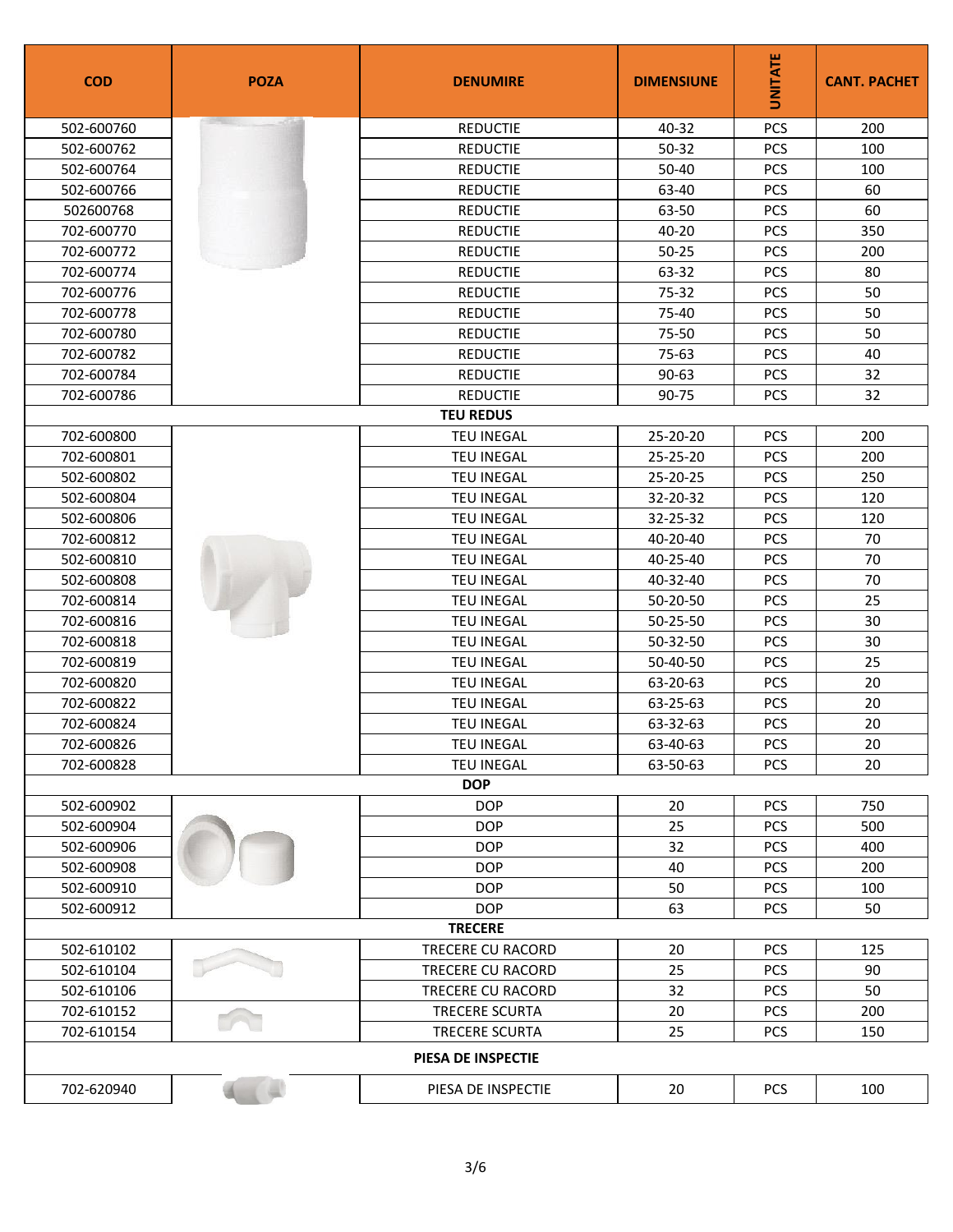| <b>COD</b>                                  | <b>POZA</b> | <b>DENUMIRE</b>                                  | <b>DIMENSIUNE</b> | UNITATE | <b>CANT. PACHET</b> |  |
|---------------------------------------------|-------------|--------------------------------------------------|-------------------|---------|---------------------|--|
| 702-620942                                  |             | PIESA DE INSPECTIE                               | 25                | PCS     | 100                 |  |
|                                             |             | RACORD CU FILET METALIC INTERIOR                 |                   |         |                     |  |
| 502-610400                                  |             | RACORD CU FILET INTERIOR                         | 201/2"            | pcs.    | 200                 |  |
| 502-610401                                  |             | RACORD CU FILET INTERIOR                         | 20 3/4"           | pcs.    | 200                 |  |
| 502-610402                                  |             | RACORD CU FILET INTERIOR                         | 25 3/4"           | pcs.    | 200                 |  |
| 502-610403                                  |             | RACORD CU FILET INTERIOR                         | 251/2"            | pcs.    | 200                 |  |
| 502-610404                                  |             | RACORD CU FILET INTERIOR                         | 32 1"             | pcs.    | 100                 |  |
| 502-610405                                  |             | RACORD CU FILET INTERIOR                         | 32 3/4"           | pcs.    | 100                 |  |
| 502-610406                                  |             | RACORD CU FILET INTERIOR (HEX)                   | 40 1 1/4"         | pcs.    | 40                  |  |
| 502-610407                                  |             | RACORD CU FILET INTERIOR (HEX)                   | 50 1 1/2"         | pcs.    | 40                  |  |
| 502-610408                                  |             | RACORD CU FILET INTERIOR (HEX)                   | 63 2"             | pcs.    | 20                  |  |
| 702-610410                                  |             | RACORD CU FILET INTERIOR (HEX)                   | 75 2 1/2"         | pcs.    | 18                  |  |
| 702-610412                                  |             | RACORD CU FILET INTERIOR (HEX)                   | 90 3"             | pcs.    | 18                  |  |
|                                             |             | RACORD CU FILET METALIC EXTERIOR                 |                   |         |                     |  |
| 502-610500                                  |             | RACORD CU FILET EXTERIOR                         | 201/2"            | pcs.    | 200                 |  |
| 502-610501                                  |             | RACORD CU FILET EXTERIOR                         | 20 3/4"           | pcs.    | 200                 |  |
| 502-610502                                  |             | RACORD CU FILET EXTERIOR                         | 25 3/4"           | pcs.    | 200                 |  |
| 502-610503                                  |             | RACORD CU FILET EXTERIOR                         | 25 1/2"           | pcs.    | 200                 |  |
| 502-610504                                  |             | RACORD CU FILET EXTERIOR                         | 32 1"             | pcs.    | 100                 |  |
| 502-610505                                  |             | RACORD CU FILET EXTERIOR                         | 32 3/4"           | pcs.    | 100                 |  |
| 502-610506                                  |             | RACORD CU FILET EXTERIOR (HEX)                   | 40 1 1/4"         | pcs.    | 40                  |  |
| 502-610507                                  |             | RACORD CU FILET EXTERIOR (HEX)                   | 50 1 1/2"         | pcs.    | 40                  |  |
| 502-610508                                  |             | RACORD CU FILET EXTERIOR (HEX)                   | 63 2"             | pcs.    | 20                  |  |
| 702-610510                                  |             | RACORD CU FILET EXTERIOR (HEX)                   | 75 2 1/2"         | pcs.    | 12                  |  |
| 702-610512                                  |             | RACORD CU FILET EXTERIOR (HEX)                   | 90 3"             | pcs.    | 12                  |  |
|                                             |             | <b>RACORD CU HOLENDER FILET METALIC INTERIOR</b> |                   |         |                     |  |
| 502-610600                                  |             | RACORD CU HOLENDER INTERIOR                      | 20 1/2"           | pcs.    | 200                 |  |
| 502-610602                                  |             | RACORD CU HOLENDER INTERIOR                      | 253/4             | pcs.    | 150                 |  |
| 502-610604                                  |             | RACORD CU HOLENDER INTERIOR                      | 32 1"             | pcs.    | 100                 |  |
| 502-610606                                  |             | RACORD CU HOLENDER INTERIOR                      | 40 1 1/4"         | pcs.    | 50                  |  |
| 502-610608                                  |             | RACORD CU HOLENDER INTERIOR                      | 50 1 1/2"         | pcs.    | 25                  |  |
| RACORD CU HOLENDER FILET METALIC EXTERIOR   |             |                                                  |                   |         |                     |  |
| 502-610700                                  |             | RACORD CU HOLENDER EXTERIOR                      | 20 1/2"           | pcs.    | 200                 |  |
| 502-610702                                  |             | RACORD CU HOLENDER EXTERIOR                      | 25 3/4"           | pcs.    | 150                 |  |
| 502-610704                                  |             | RACORD CU HOLENDER EXTERIOR                      | 32 1"             | pcs.    | 100                 |  |
| 502-610706                                  |             | RACORD CU HOLENDER EXTERIOR                      | 40 1 1/4"         | pcs.    | 50                  |  |
| 502-610708                                  |             | RACORD CU HOLENDER EXTERIOR                      | 50 1 1/2"         | pcs.    | 25                  |  |
| <b>COT CU RACORD FILET METALIC EXTERIOR</b> |             |                                                  |                   |         |                     |  |
| 502-620100                                  |             | COT CU RACORD METALIC 90                         | 201/2"            | pcs.    | 200                 |  |
| 502-620101                                  |             | COT CU RACORD METALIC 90                         | 20 3/4"           | pcs.    | 200                 |  |
| 502-620102                                  |             | COT CU RACORD METALIC 90                         | 25 3/4"           | pcs.    | 150                 |  |
| 502-620103                                  |             | COT CU RACORD METALIC 90                         | 25 1/2"           | pcs.    | 150                 |  |
| 502-620104                                  |             | COT CU RACORD METALIC 90                         | 32 1"             | pcs.    | 100                 |  |
| 502-620105                                  |             | COT CU RACORD METALIC 90                         | 32 3/4"           | pcs.    | 100                 |  |
| <b>COT CU RACORD FILET METALIC INTERIOR</b> |             |                                                  |                   |         |                     |  |
| 502-620150                                  |             | COT CU RACORD METALIC 45                         | 20 1/2"           | pcs.    | 200                 |  |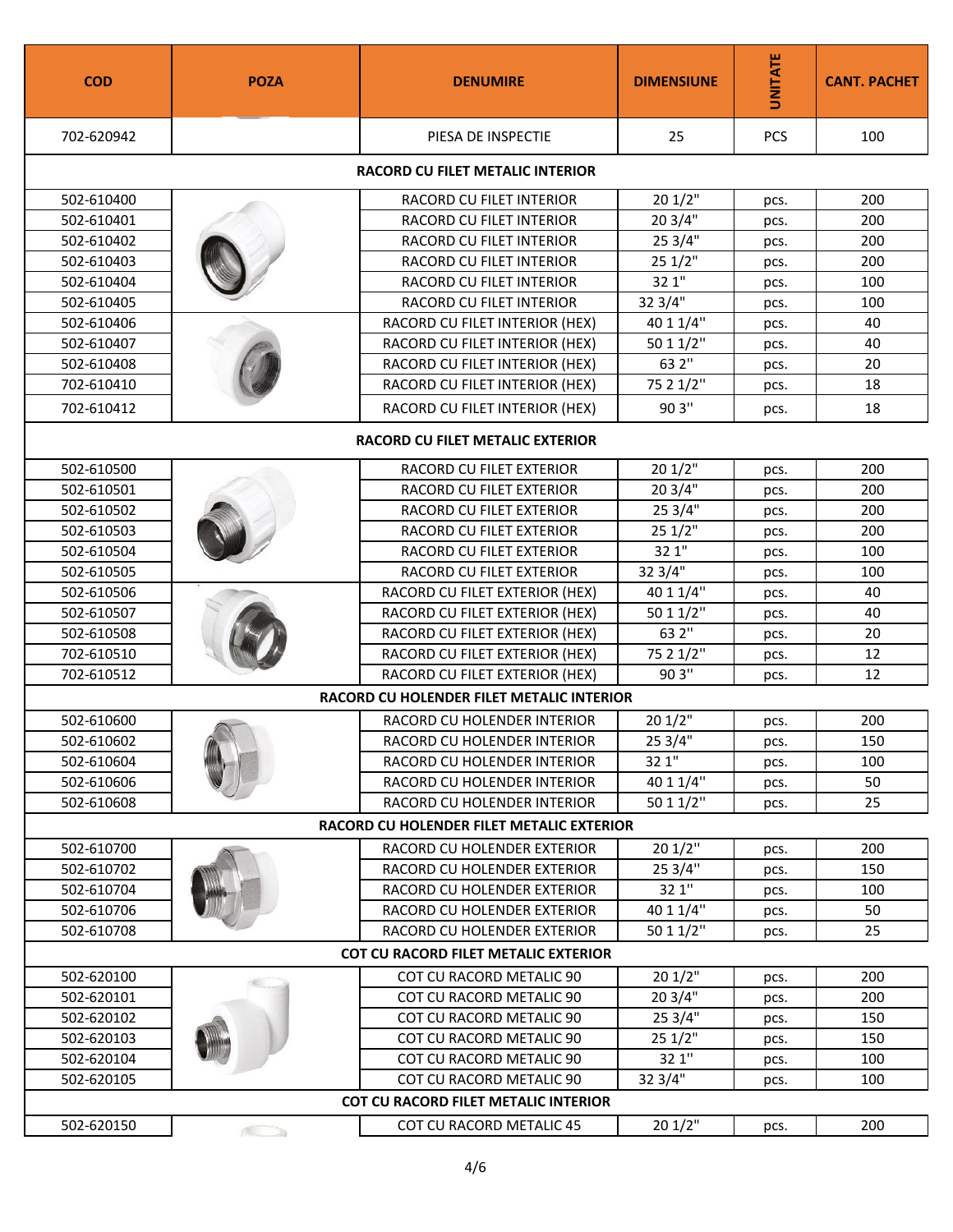| <b>COD</b>                    | <b>POZA</b>               | <b>DENUMIRE</b>                               | <b>DIMENSIUNE</b> | <b>UNITATE</b> | <b>CANT. PACHET</b> |  |  |
|-------------------------------|---------------------------|-----------------------------------------------|-------------------|----------------|---------------------|--|--|
| 502-620151                    |                           | COT CU RACORD METALIC 45                      | 20 3/4"           | pcs.           | 200                 |  |  |
| 502-620152                    |                           | <b>COT CU RACORD METALIC 45</b>               | 25 3/4"           | pcs.           | 150                 |  |  |
| 502-620153                    |                           | <b>COT CU RACORD METALIC 45</b>               | 251/2"            | pcs.           | 150                 |  |  |
| 502-620154                    |                           | COT CU RACORD METALIC 45                      | 32 1"             | pcs.           | 100                 |  |  |
| 502-620155                    |                           | COT CU RACORD METALIC 45                      | 32 3/4"           | pcs.           | 100                 |  |  |
|                               |                           | TEU CU RACORD FILET METALIC INTERIOR          |                   |                |                     |  |  |
| 502-620300                    |                           | TEU CU FILET METALIC INTERIOR                 | 201/2"            | pcs.           | 200                 |  |  |
| 502-620301                    |                           | TEU CU FILET METALIC INTERIOR                 | 20 3/4"           | pcs.           | 200                 |  |  |
| 502-620302                    |                           | TEU CU FILET METALIC INTERIOR                 | 25 3/4"           | pcs.           | 160                 |  |  |
| 502-620303                    |                           | TEU CU FILET METALIC INTERIOR                 | 251/2"            | pcs.           | 160                 |  |  |
| 502-620304                    |                           | TEU CU FILET METALIC INTERIOR                 | 32 1"             | pcs.           | 80                  |  |  |
| 502-620305                    |                           | TEU CU FILET METALIC INTERIOR                 | 32 3/4"           | pcs.           | 80                  |  |  |
|                               |                           | TEU CU RACORD FILET METALIC EXTERIOR          |                   |                |                     |  |  |
| 502-620350                    |                           | TEU CU FILET METALIC EXTERIOR                 | 201/2"            | pcs.           | 200                 |  |  |
| 502-620351                    |                           | TEU CU FILET METALIC EXTERIOR                 | 20 3/4"           | pcs.           | 200                 |  |  |
| 502-620352                    |                           | TEU CU FILET METALIC EXTERIOR                 | 25 3/4"           | pcs.           | 160                 |  |  |
| 502-620353                    |                           | TEU CU FILET METALIC EXTERIOR                 | 251/2"            | pcs.           | 160                 |  |  |
| 502-620354                    |                           | TEU CU FILET METALIC EXTERIOR                 | 32 1"             | pcs.           | 80                  |  |  |
| 502-620355                    |                           | TEU CU FILET METALIC EXTERIOR                 | 32 3/4"           | pcs.           | 80                  |  |  |
|                               |                           | <b>COT CU PRINDERE FILET METALIC INTERIOR</b> |                   |                |                     |  |  |
| 502-620400                    |                           | COT CU PRINDERE FILET INTERIOR                | 201/2"            | pcs.           | 200                 |  |  |
| 502-620402                    |                           | COT CU PRINDERE FILET INTERIOR                | 25 3/4"           | pcs.           | 100                 |  |  |
| 502-620404                    |                           | COT CU PRINDERE FILET INTERIOR                | 251/2"            | pcs.           | 100                 |  |  |
|                               | <b>ROBINET DE TRECERE</b> |                                               |                   |                |                     |  |  |
| 502-620500                    |                           | <b>ROBINET DE TRECERE</b>                     | 20 1/2"           | pcs.           | 50                  |  |  |
| 502-620502                    |                           | <b>ROBINET DE TRECERE</b>                     | 25 3/4"           | pcs.           | 50                  |  |  |
| 702-620504                    |                           | ROBINET DE TRECERE                            | 311'              | pcs.           | 40                  |  |  |
|                               |                           | <b>ROBINET DE TRECERE CROMAT</b>              |                   |                |                     |  |  |
| 502-620850                    |                           | ROBINET DE TRECERE CROMAT                     | 20                | pcs.           | 50                  |  |  |
| 502-620852                    |                           | ROBINET DE TRECERE CROMAT                     | 25                | pcs.           | 50                  |  |  |
| 502-620840                    |                           | ROBINET DE TRECERE CROMAT                     | 20                | pcs.           | 50                  |  |  |
| 502-620842                    |                           | ROBINET DE TRECERE CROMAT                     | 25                | pcs.           | 50                  |  |  |
| <b>ROBINET SFERIC</b>         |                           |                                               |                   |                |                     |  |  |
| 702-620800                    |                           | <b>ROBINET SFERIC</b>                         | 20                | pcs.           | 100                 |  |  |
| 702-620802                    |                           | ROBINET SFERIC                                | 25                | pcs.           | 75                  |  |  |
| 702-620804                    |                           | <b>ROBINET SFERIC</b>                         | 32                | pcs.           | 50                  |  |  |
| 702-620806                    |                           | ROBINET SFERIC                                | 40                | pcs.           | 20                  |  |  |
| 702-620808                    |                           | ROBINET SFERIC                                | 50                | pcs.           | 20                  |  |  |
| 702-620810                    |                           | <b>ROBINET SFERIC</b>                         | 63                | pcs.           | 15                  |  |  |
| 702-620812                    |                           | ROBINET SFERIC                                | 75                | pcs.           | 5                   |  |  |
| <b>RACORD CU SEMI-OLANDEZ</b> |                           |                                               |                   |                |                     |  |  |
| 702-620860                    |                           | RACORD SEMI-OLANDEZ                           | 201/2"            | pcs.           | 250                 |  |  |
| 702-620862                    |                           | RACORD SEMI-OLANDEZ                           | 25 3/4"           | pcs.           | 150                 |  |  |
| <b>COT CU SEMI-OLANDEZ</b>    |                           |                                               |                   |                |                     |  |  |
| 702-620900                    | ihra.                     | COT CU SEMI-OLANDEZ                           | 201/2"            | pcs.           | 200                 |  |  |